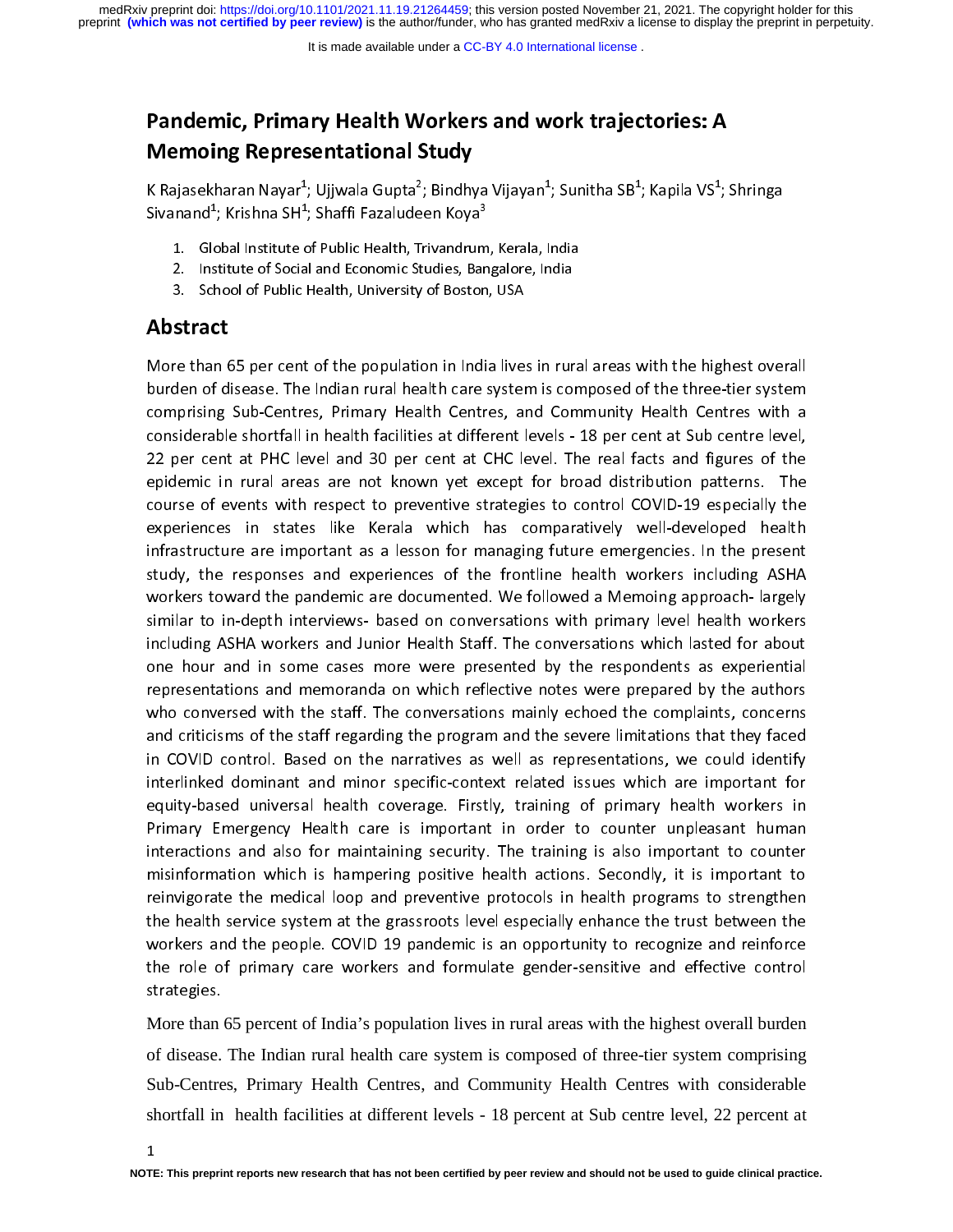It is made available under a CC-BY 4.0 International license.

PHC level and 30 percent at CHC level (as on March  $2018$ )<sup>1</sup>. Workforce shortage is also substantially high despite expansion of infrastructure. Rural India has 3.2 government hospital beds per 10,000 people. Many states have a significantly lower number of rural beds than the national average. The state of Uttar Pradesh has 2.5 beds per 10,000 people in rural areas. Rajasthan and Jharkhand are at 2.4 and 2.3, respectively. Maharashtra, which had witnessed the largest number of cases, has 2 beds while Bihar has only 0.6 beds  $2$ . It is against such a scenario that the participation of community health care workers to tackle public health emergencies such as COVID -2019 has to be assessed. The rural health care system is not adequate and prepared to contain COVID-19 transmission in the rural areas, especially in many North Indian States because of the shortage of doctors, hospital beds, equipment etc. It is a wakeup call and what is important at this moment is to use the lessons of this pandemic to improve the health care systems in rural areas considering the huge population and untrained staff in caring and handling of patients during an outbreak of infectious diseases.

The real facts and figures of the epidemic in rural areas are not known yet except broad distribution patterns. The course of events with respect to preventive strategies to control COVID-19 especially the experiences in states like Kerala which has comparatively welldeveloped health infrastructure are important as a lesson for managing future emergencies. Kerala with historic and internationally acclaimed achievements in the health sector have become a victim of this transition. Despite the positive image of the health and social sectors and considerable investments in the health sector and establishment of modern care institutions, Kerala a has complex epidemiological scenario largely due to the emergence of new diseases such as seasonal fevers, chikungunya, Dengue, and other viral infections in epidemic proportions especially during and after the monsoon season<sup>3</sup>. Changing life styles of the population, the new food culture and the large migratory population in the state have also played a significant role in the new epidemiological profile of the state. This new epidemiological scenario exists in the backdrop of all-round commercialization of health care and de-emphasizing public health and primary care<sup>4</sup>. All these factors need to be understood through empirical studies which only could provide an evidence-based public health policy framework as against an eminence-based decision making which is rampant with regard to public health programs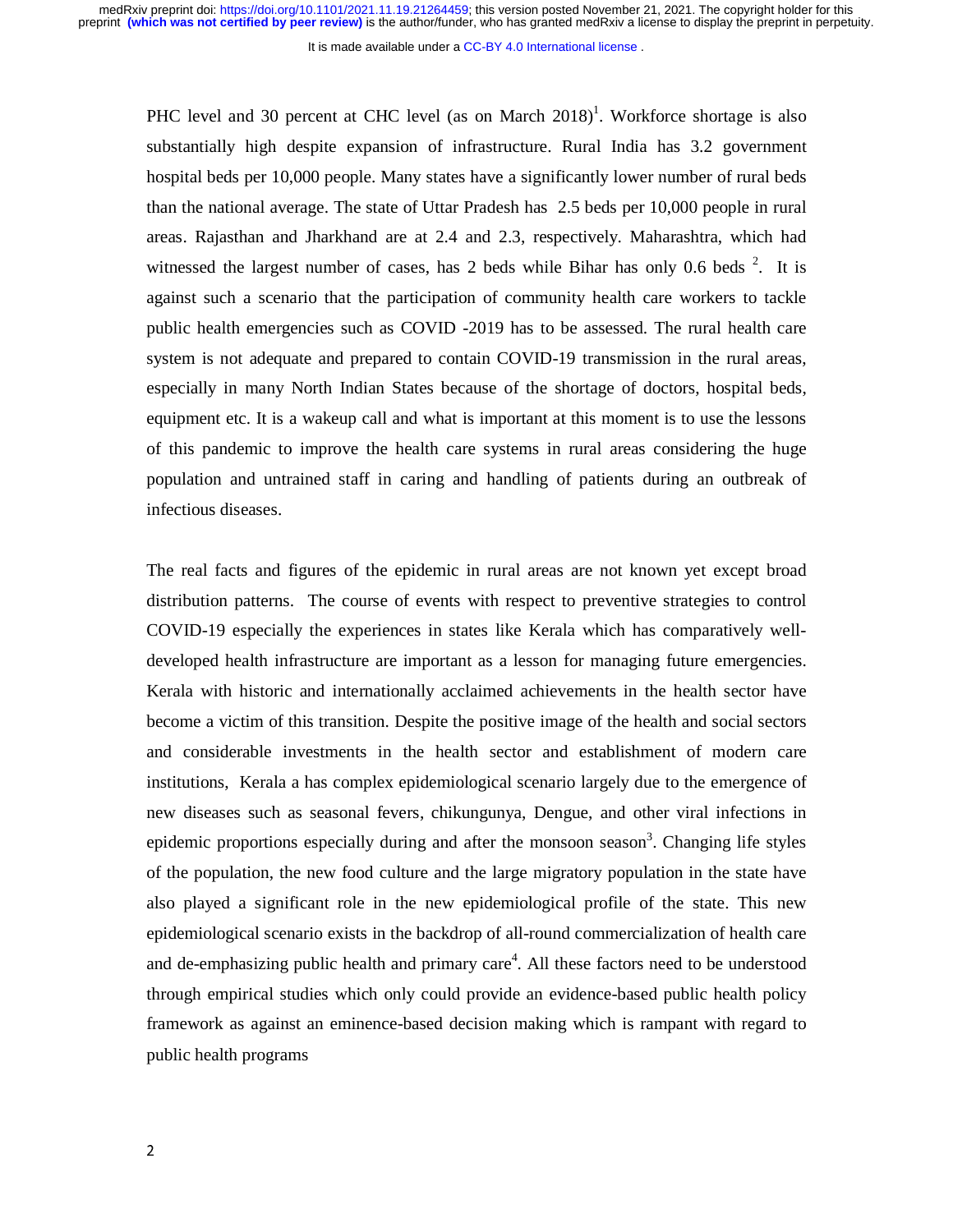It is made available under a CC-BY 4.0 International license.

The health service is a socio-technical institution and there exists a number of actors and a multitude of interests which influence the decision-making and functioning within such an institution<sup>5</sup>. A techno-centric approach to public health is dominant universally and nationally. But there also exits an alternate vision to public health which considers health services as a social and cultural institution and which gives primacy to primary health care. Recognising the role of Community Level Workers form part of this vision and it is during the pandemic that the importance of such workers has been felt both by the civil society and the government. Workers such as ASHA and other frontline health workers have a great role and responsibility in the pandemic control apart from maintaining the routine health activities. In many countries, they have been used mainly for community preparedness, health maintenance and educational activities. It is now known that many such workers have faced great personal risks without adequate personal protective equipment to combat the pandemic<sup>5</sup>. In a country which is facing severe shortage of health manpower, this is a serious matter of concern. It is important to understand how they performed their roles and how the community received it in order to devise suitable emergency governance in future.

The state of Kerala in India had a favourable history of maintaining better health of the population as well as in containing sporadic small episodes of new illnesses. Initially, the availability of a committed medical force certainly helped in containing the virus to some extent. The role of primary care workers in control activities is not small and it is important to document their experiences and work trajectories especially from this state which saw the first arrival of COVID-19 case.

**Methodology**: In the present study, the responses and experiences of the frontline health workers including ASHA workers toward the pandemic are documented. We followed a Memoing approach- largely similar to in-depth interviews- based on conversations with primary level health workers including ASHA workers and Junior Health Staff. The conversations which lasted for about one hour and in some cases more were presented by the respondents as experiential representations and memoranda on which reflective notes were prepared by the authors who conversed with the staff. The conversations mainly echoed the complaints, concerns and criticisms of the staff regarding the program and the severe limitations that they faced in COVID control. These were categorised and then abstracted to represent the worldview of the primary health care workers fully engaged in the difficult and intensive control activities. For this purpose, we selected five different districts from the state of Kerala, namely, Thiruvananthapuram from the southern part, Alappuzha and Kochi from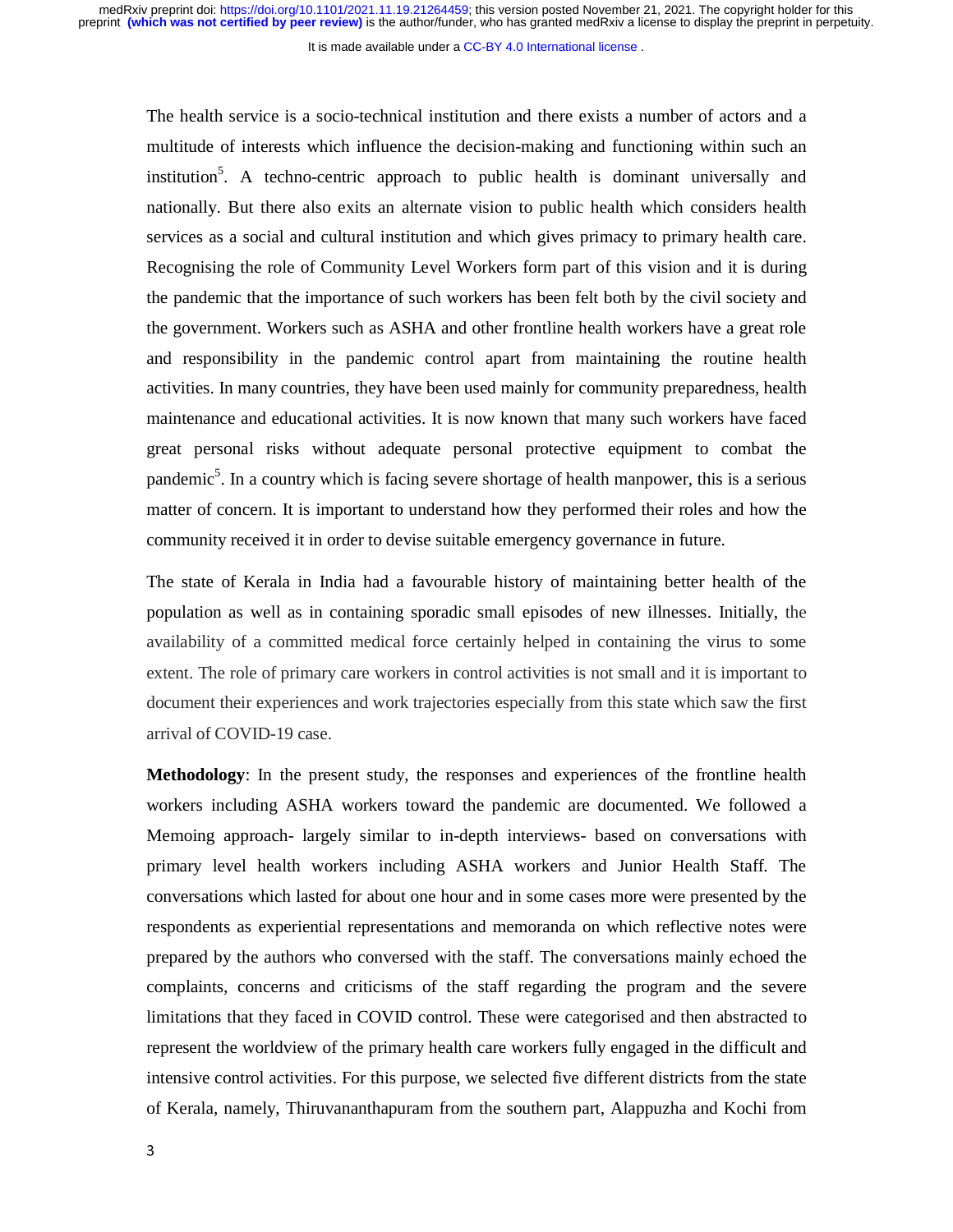It is made available under a CC-BY 4.0 International license.

the mid-region and Kozhikode and Malappuram from the North. Most of these districts witnessed considerable surge in cases. Overall, we could cover 41 primary health care workers despite their busy schedule. In order to understand an entirely contrasting scenario, we also interacted with a few frontline workers from the state of Jharkhand in Northern India from both urban and rural areas which also witnessed a surge in cases when large number of migrant workers started returning to the state<sup>6</sup>. This also helped in assessing contextual validity of the qualitative tools.

Figure 1. Map Kerala and the districts covered



# **Work Trajectories and Representations in different districts of Kerala Issues regarding Fieldwork**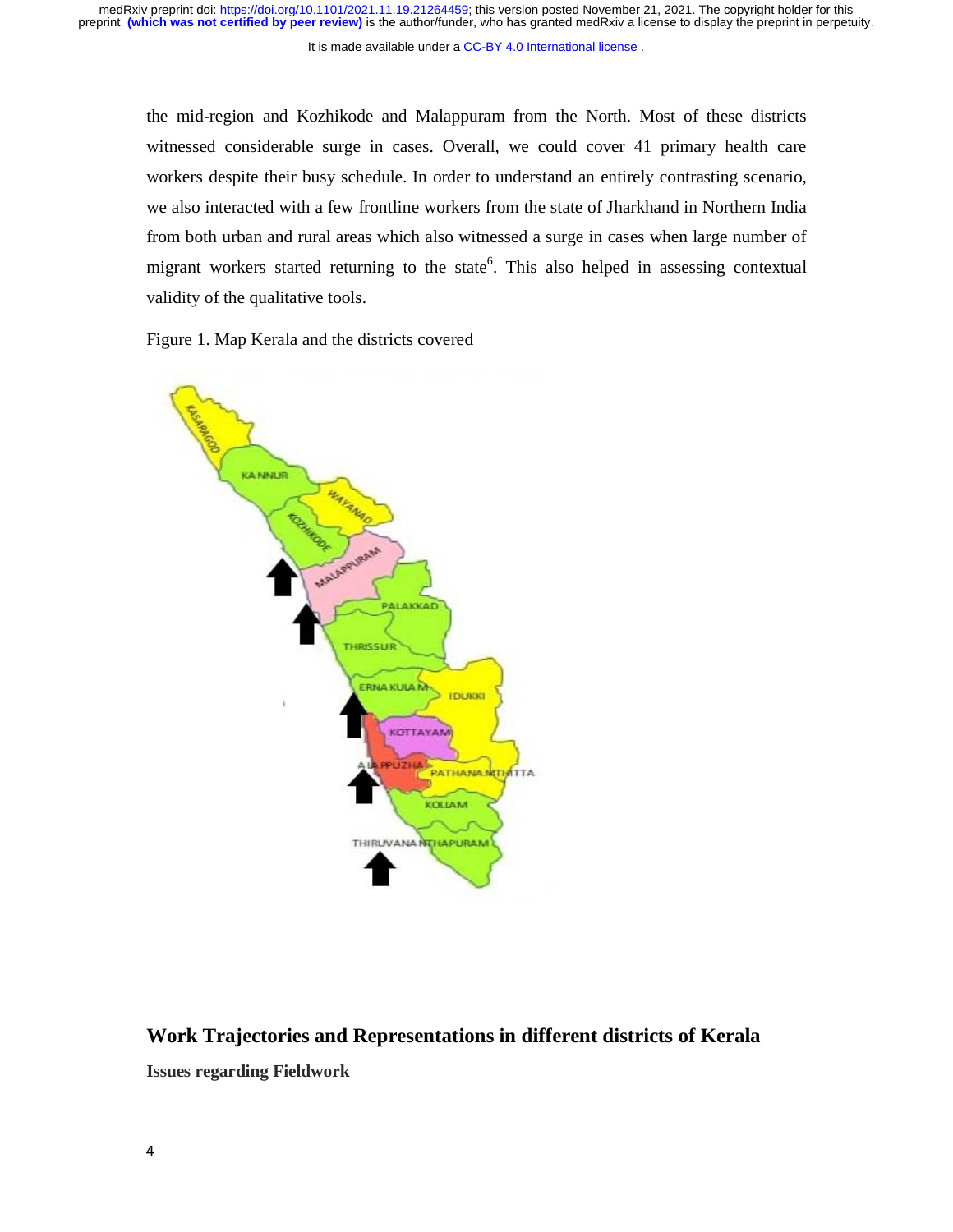Most frontline workers mentioned that fieldwork is the heavy work and felt really cumbersome during the pandemic period. Contact tracing is another tedious issue as people are not willing to share information in many instances. Workers revealed that they were involved in the preventive activities almost most of their working time. Many workers revealed that normal responses from the people were lacking. Social isolation was one of the important phenomena felt by most workers as they were not allowed to enter many houses for classes and instructions*.* 

*"People also interacted with us differently as everyone talked to us from a distance. But we managed this isolation even within our own houses"* 

Fieldwork by the health workers is an important dimension of pandemic control activities. According to a Health Inspector, ASHA worker performed to the fullest potential during this period especially to detect positive people and to provide all the help to them. But these activities according to health workers were not very smooth.

Despite high health literacy some places in the state also faced resistance to home visits. *"People sometimes expressed displeasure when we used to regularly visit the homes to enquire about their health. However, we used to handle the situation somehow. House visits are one of the most tedious tasks".* 

One ASHA worker said, *'It was difficult to do fieldwork during this period. But I completely involved myself in home visits as much as I could although personally I have difficulties. I also have a family and a small child. Therefore, I also need to be careful and take protections myself"* 

Another worker, said, "*In some areas, I faced bad behavior when I went to enquire about a COVID case. As women workers we face such behavior more often. The people insulted me and said I am spreading the disease as a health person*". Many workers also mentioned lack of compliance with their instructions especially regarding maintaining social distance or even with respect to testing. Workers revealed that this is largely due to misinformation that people receive through the social media. This trend is common in all the districts that were covered.

It is important to realize that complete commitment of these primary care workers helped in sustaining control activities and ensuring that people would comply with the necessary preventive actions needed from them.

#### **Misinformation**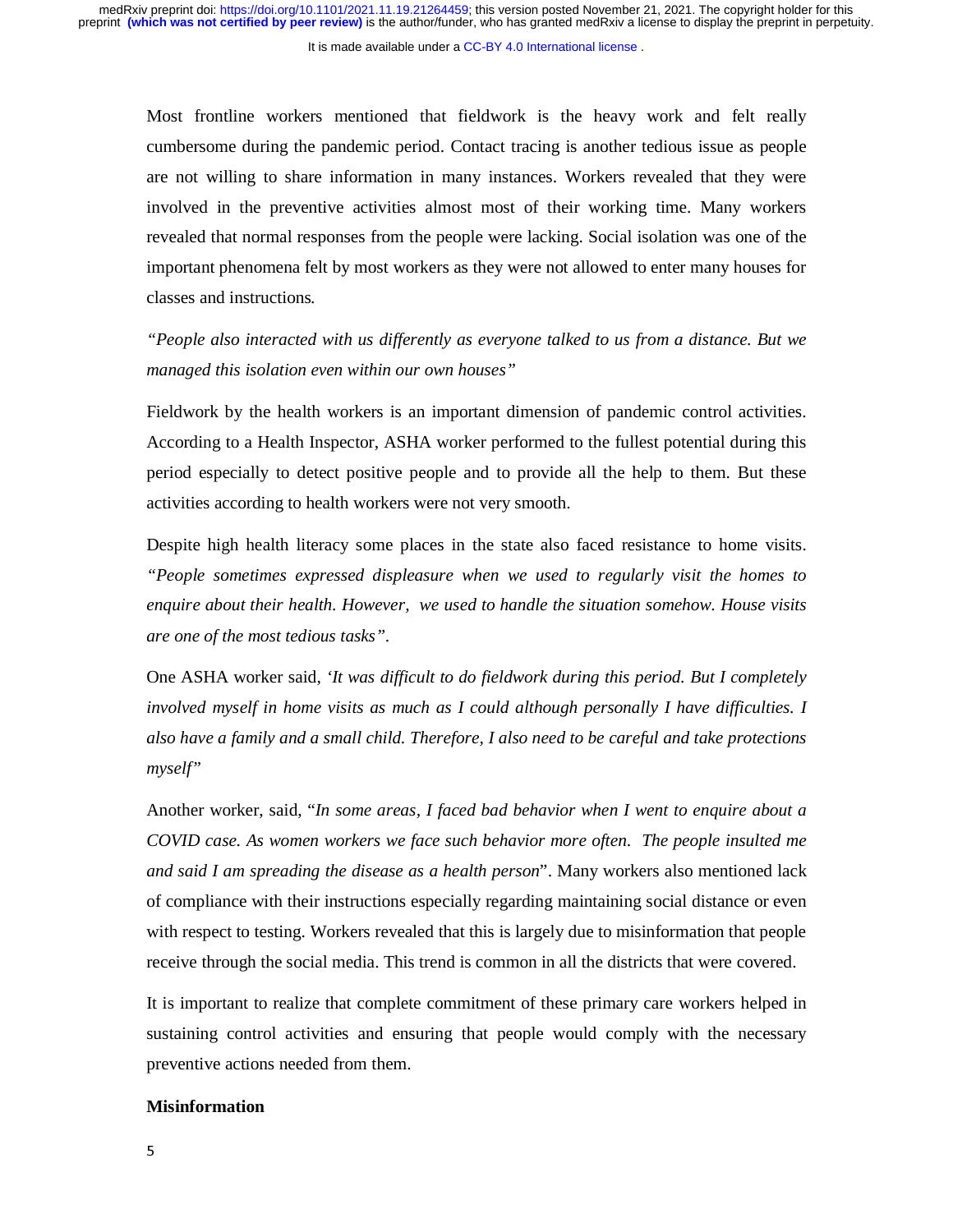Misinformation regarding the infection through the social media was certainly an important problem which negatively influenced the preventive work including vaccination*.* According to one ASHA worker, *"When we get the information regarding such cases, the local NGOs and other organizations are contacted and the issue is sorted out to some extent".* 

According to one Junior Public Health Nurse, *"it is easy to resolve misinformation if we have strong connections (including ASHA and other primary workers) in the community and we always inform them about those persons. We have formed a 'COVID awareness' committee for that purpose. The Panchayat Member is the chairman of the committee".* 

Another worker informed *," We used to handle this by giving correct information by house visits and vehicle announcements about the infection. Giving correct information and awareness to the people was always a challenge as information available to us was not complete".* 

One health worker said, *"we stand near the gate or entrance and give the instructions"*

The influence of social media is so strong in the state as for all information people depend on it and people used to spread the information by forwarding all the messages they receive to other people.

#### **Work pressures and additional duties**

Pressure to complete the existing tasks and the additional duties due to pandemic control is a serious problem which affected the women workers. This has affected many people mentally and physically and some of them have been finding it difficult to carry out their work. The dual role people had to perform in terms added work pressure and demands from the family had also significantly impacted their work trajectory.

One Junior Public Health Nurse said that routine activities like NCD clinics have been affected. "*We need to complete the targets in according to the time. Now we are actually doing the double work after the COVID -19. I do the paper work after mid night".* 

One health worker said, "*although we have this much work load there is no increment or added benefits for us. Even today I do all these without pending since this is my passion. I love to do community services. Those smiling faces give me the completeness".*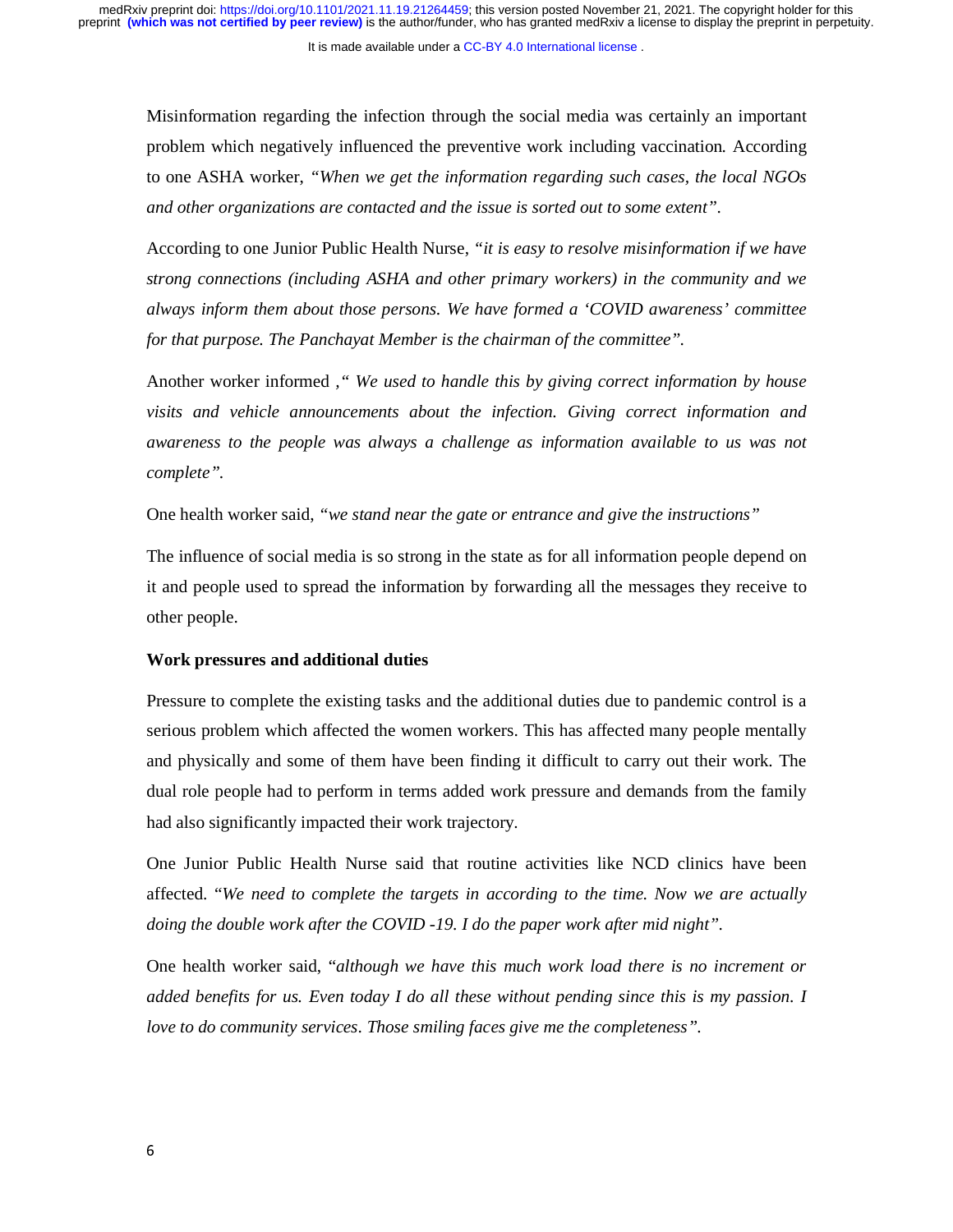*"When we go and ask people who are infected to go on quarantine, they ask us who we are to ask them. That is the situation now. We do all the work and we face all the bad mouth. Even there are some in the non-infected who do not listen to us".* 

*"They tell us that it is difficult to follow this life pattern always. Some people shouted at us but the police helped us to maintain the protocol*

Some workers also faced unpleasant situations during their work. One ASHA worker narrated her experience- *"I was worried and sad when a young boy had beaten me for telling him to wear the mask. My family got tensed about my job due to this experience. The incident also made me depressed. In another incident, I faced violence and a group of guys had called abusive words. This was a major problem during the pandemic period but most of the ward representatives stood by me".* 

Personal trajectories also matter to many community level workers as many of them are young, married and have small children. *"My role in community is tough, but I am supposed to do my work, have to deliver medicines and give proper information. I am worried too about my family as I am always exposed to all kind of infection. Phone calls at midnight and sleepless nights were so common during COVID-19 lockdown period. That was also a problem I had faced during COVID time".* 

#### **The case of Jharkhand**

Jharkhand which is predominantly a tribal state, with poor socio-economic development was hit severely by the pandemic like other states of India. The state witnessed fatal second wave of COVID – 19 that put additional pressure on previously ill-equipped health infrastructure to the extent that it increased the deprivation of medical care even for critical patients 8 . With the ability of ASHA (named as Sahiya in the state) to access and reach women in the community, they were burdened with the task of surveillance of COVID active cases, tracking migrants and to improve coverage. Some of the problems such as work pressures and negative responses of the people observed in the state were similar to the pattern in Kerala. We present some of the responses of the ASHA workers who were engaged in detailed conversations with us.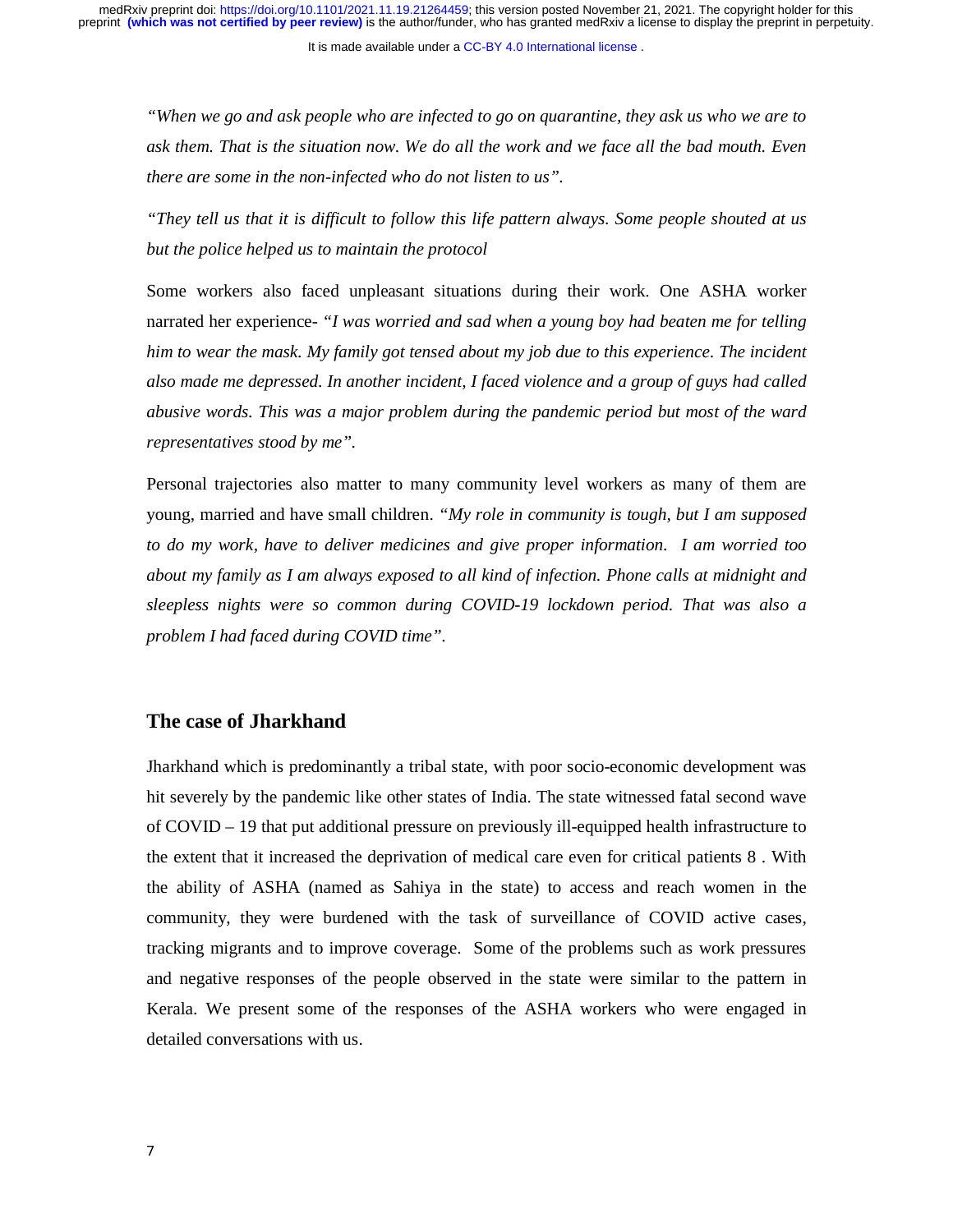#### **Non-COVID duties**

Added to the high number of COVID cases of, Jharkhand is also prone to vector borne and water borne diseases like dengue, malaria and typhoid that made the situations worse for the health care system to handle . One Sahiya says-

"Last time, we were used for survey, testing and community mobilization, and in this phase we are involved in COVID vaccination drive and other additional duties related to dengue and malaria which are also on the rise."

#### **Issues of safety in work and new work pressure**

During the second wave, situation in rural Jharkhand remained even more debilitating, with no

definite estimate of the upsurge in cases and mortality rate. Sahiyas complained of poor quality protective equipment being used especially for them.

"Last time we were given some masks and gloves which got old and torn off. Now, most of us are either buying our own or using thin clothes like our stole, duptatta as mask which are neither safe for ourselves nor anyone else. We actually feel left out and very inferior in the system where most of the privileges are given to doctors and nurses in full time employment."

"In the first phase of COVID, we did not get any training but our role remained instrumental in testing, mobilizing and arranging for setting up quarantine centers since the active cases were less but with the arrival of second wave most families are completely infected and that frightens us to go inside their houses and ask. We only knock their doors from outside and ask, no matter how far correct information

"several Sahiya workers got infected while working, a few died. But our loss while working in this disaster is neither in any counts nor it matters to anyone. Last time, we had got masks, sanitizer and gloves but this time, just nothing."

"We work as a Sahiya simply because we are in dire need for some money and the small stipend I get by working here, is also a big support for us."

Says a Sahiya-

"I was compelled to continue my duty despite of myself being infected. At home, my family was worried about my health but I was forced to continue due to fear of losing my job and the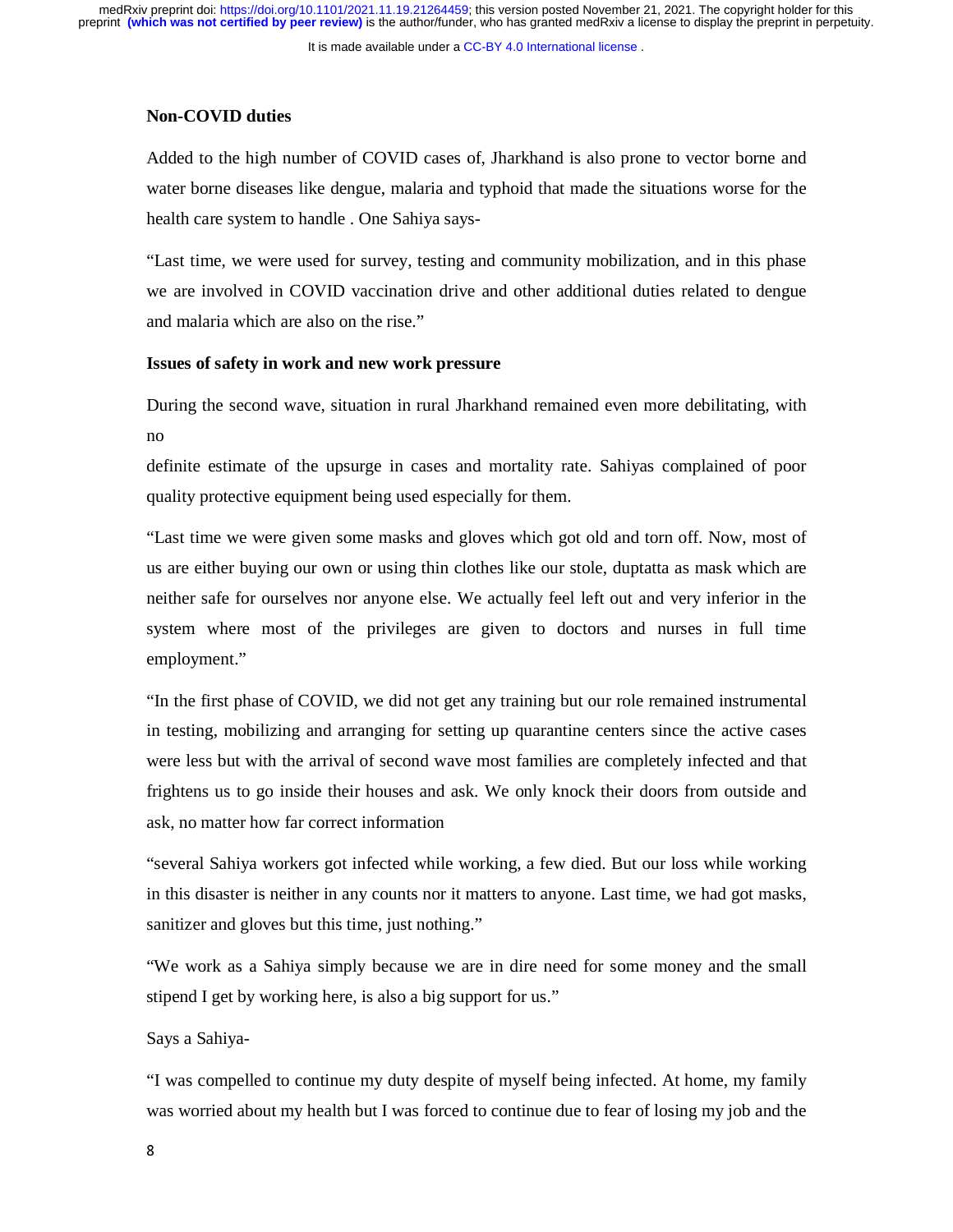stipend. Anyway, we are only given promises and our payments have been never on time. Even to get payments cleared, we still have to pay bribe. Now, I am not supported by my family members to do this work."

#### **Information lag**

Apart from misinformation, people also hide their infection status. This affected the evolving appropriate control strategies based on local contextual situations.

Says an urban ASHA in this context-

"Many families hide their symptoms of fever and cold, with the fear of being taken away by the health services for having Corona. We did our duties of convincing such families because we do not have the option to leave this job".

### Discussion and Conclusions: Health workers and Encounter with the Pandemic

Based on the narratives as well as representations, we could identify interlinked dominant and minor specific-context related issues which are important for an equity based universal health coverage. Firstly, training of primary health workers in Primary Emergency Health care is important in order to counter unpleasant human interactions and also for maintaining security. The training is also important to counter misinformation which is hampering positive health actions. Secondly, it is important to reinvigorate the medical loop and preventive protocols in health programs to strengthen the health service system at the grassroots level especially enhance the trust between the workers and the people. COVID 19 pandemic is an opportunity to recognize and reinforce the role of primary care workers and formulate gender sensitive and effective control strategies.

#### **Training Deficit**

We could identify a training and facility deficit in some cases as proper emergency training and handling of PPE was missing. Most of the training was carried out through social media and there was no quality check on such a process. Training is most important as most of the information that the workers gathered are through self-training and internet. This was necessitated owing considerable demand from the people through raising questions and doubts regarding the infection. This is also necessary to counter misinformation which was abundant in many places. Training should also include human management in order to counter unpleasant human interactions. Apart from information**,** training in Primary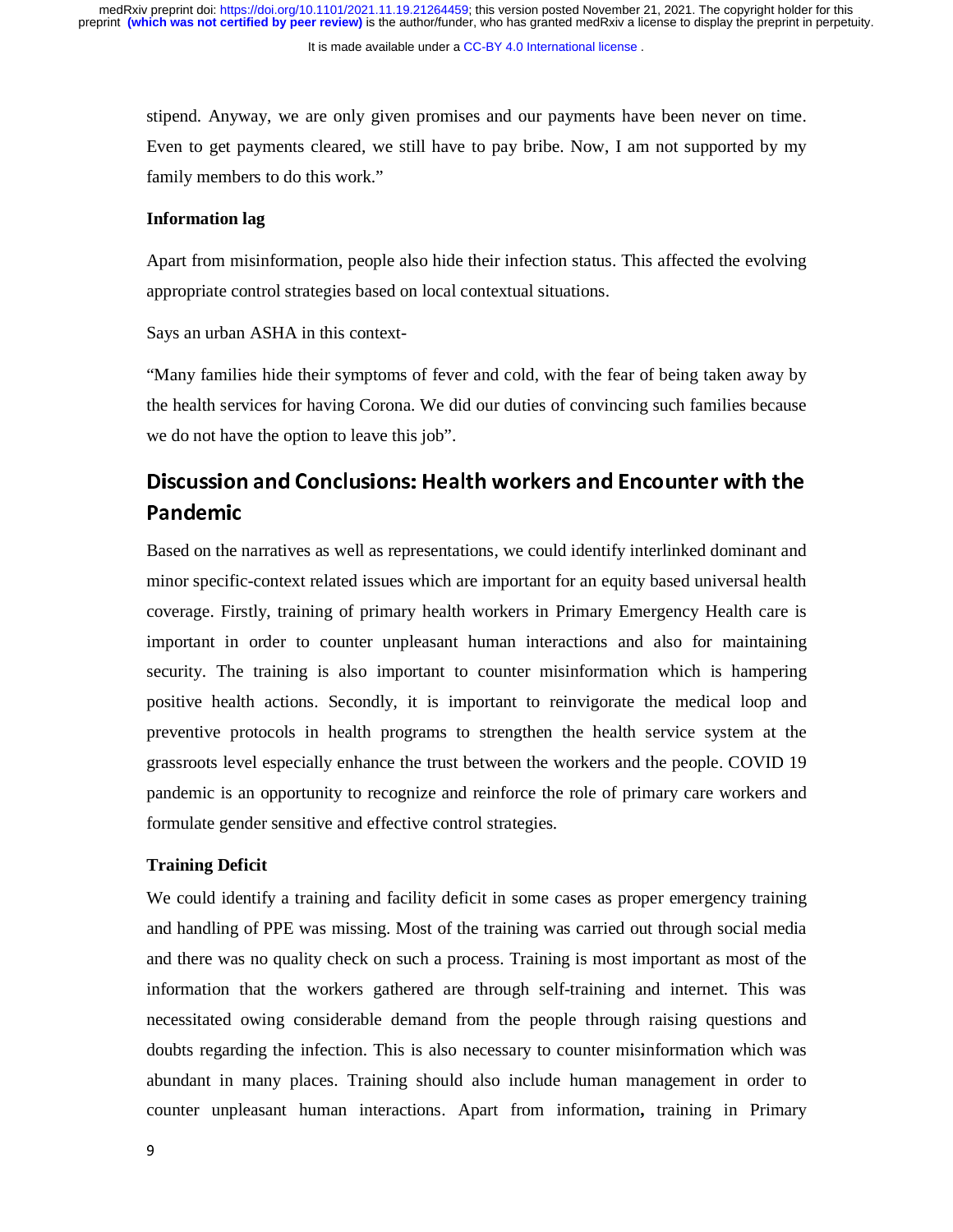preprint **(which was not certified by peer review)** is the author/funder, who has granted medRxiv a license to display the preprint in perpetuity. medRxiv preprint doi: [https://doi.org/10.1101/2021.11.19.21264459;](https://doi.org/10.1101/2021.11.19.21264459) this version posted November 21, 2021. The copyright holder for this

It is made available under a [CC-BY 4.0 International license](http://creativecommons.org/licenses/by/4.0/) .

Emergency Health Care need to be imparted to the primary level workers and supervisors on a periodic basis.

#### **Trust Trajectories and Transactions**

It is surprising that even in a so-called health and politically conscious society, one could identify a number of instances of violence against primary health workers. It is due to a deficit largely because of the emergence of dominant private sector and alienation of the government health workers. A number of instances highlighted here show the sudden salience of the government sector in pandemic control. It is important to **reinvigorate the medical loop and preventive protocols** in health programs to strengthen the health service system at the village level. Largely, the instances encountered in this case study referred to adhering to specific practices and other emergency measures such as quarantine and undergoing tests. Emergence of misinformation is also due to the trust deficit apart from the dominance of social media.

#### **Community Protocoling**

It is known that health workers could not adequately prepare the community due to lack of information and paucity of time. Given the fact that for many health workers this was the first encounter with a pandemic, it is necessary to evolve a module which gives more focus on programmatic components and system-society interface in order to handle emergency care in future.

- 1. Statistics Division, Ministry of Health & Family Welfare Bulletin on rural health statistics in India. 31, March 2018. https://data.gov.in/catalog/rural-health-statistics-2018?filters%5Bfield\_catalog\_reference%5D=6680151&format=json&offset=0&limit=6&sort %5Bcreated%5D=desc
- 2. Anant Kumar, K Rajasekharan Nayar, Shaffi Fazaludeen Koya. COVID-19: Challenges and its consequences for rural health care in India. Public Health in Practice. 2020 Nov; 1:<br>100009. Published online 2020 Dec 22. doi: 10.1016/j.puhip.2020.100009 100009. Published online 2020 Dec 22. doi: 10.1016/j.puhip.2020.100009
- 3. Government of Kerala. Kerala State Action Plan on climate change. 2014. Department of Environment and Climate Change.
- 4. The Independent Panel. Centering communities in pandemic preparedness and response. Background Paper 10. May 2021. Geneva: The Independent Panel for Pandemic Preparedness and Response.
- 5. K Rajasekharan Nayar. Critical Reflections on Health Services development in India: The Teleology of Disorder. Maryland: Lexington Books, 2014
- 6. Behera D, Praveen D, and Behera MR (2020). Protecting Indian Workforce during the COVID-19 Pandemic. Journal of Family Medicine and Primary Care. Vol.(9): 4541-46.

(The paper was prepared for the Independent Panel for Pandemic Preparedness and Response for presentation in the World Health Assembly)